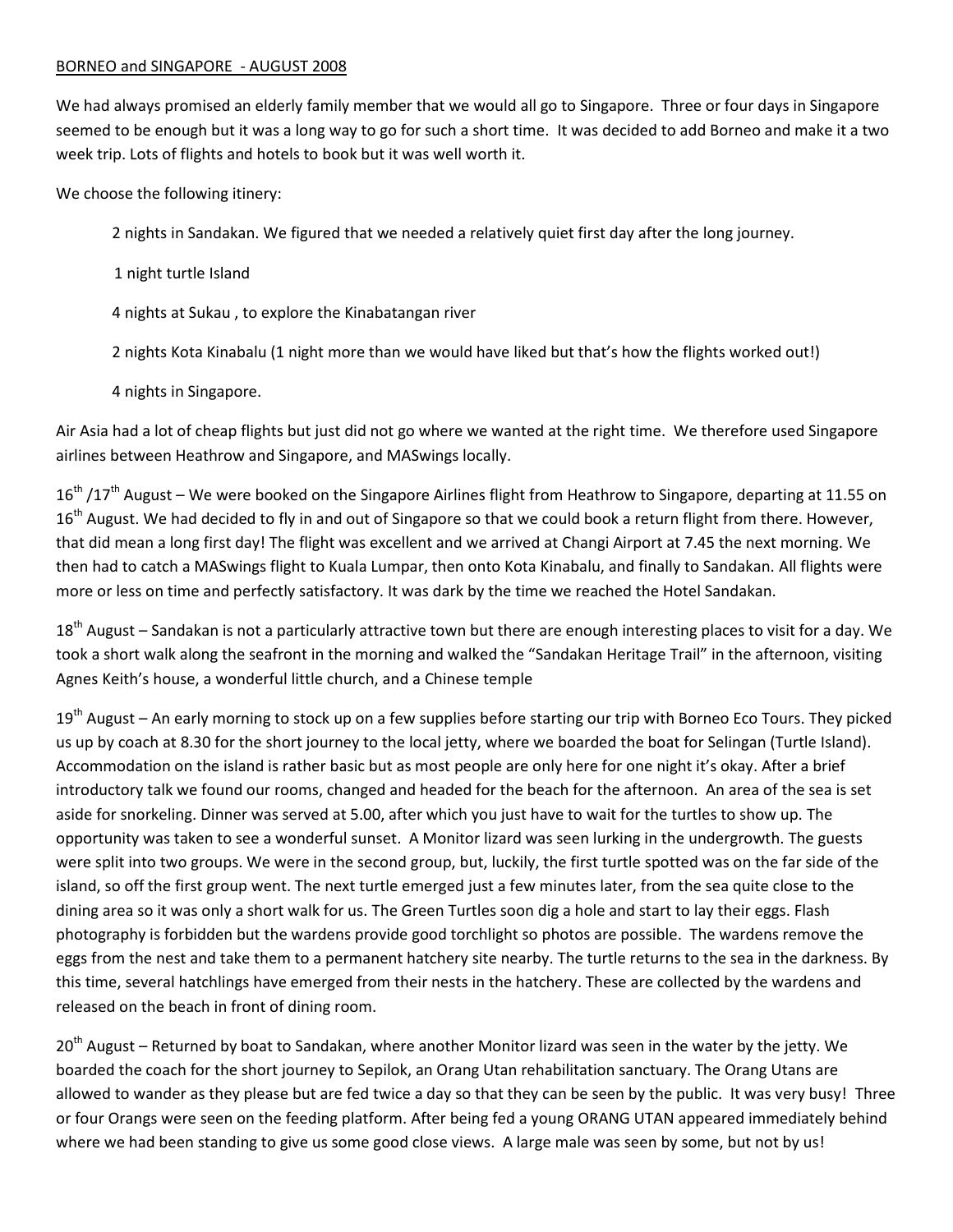PIG (SHORT) TAILED and LONG TAILED MACAQUES also appeared at the feeding session, taking advantage of the free food on offer.

After Sepilok it was time to return by coach to the jetty in Sandakan for the boat trip across Sandakan bay and along the Kinabatangan River to the Sukau Rainforest Lodge. Our first view of the endemic PROBOSCIS MONKEY was had on the trip. Our first late afternoon wildlife watching trip along the river gave us good views of Proboscis Monkeys, a river crocodile, a monitor lizard and several Little Egrets

 $21<sup>st</sup>$  August – Our first full day in the Rainforest in Borneo. The morning trip on the river included a brief walk around the rainforest. No mammals were seen but this was the chance to see the smaller creatures such as millipedes and leeches. A Blue Eared Kingfisher, Storm Stork, and several Swallows were the avian highlights of the boat trip. Another Monitor lizard, and a few Proboscis monkeys were also seen. A walk around the lodge in the early afternoon produced no mammals but a few birds including a Trogon and several beautiful butterflies.

The late afternoon boat was more productive than the morning. Bird highlights were Oriental Darters, Oriental Pied Hornbills, Purple Heron and a Crested Serpent Eagle. Mammals seen were all primates – Proboscis monkeys, Pig tailed Macaques, Long Tailed Macaques and SILVER LANGURS. This was to be the only view of Silver Langurs, although the other three primates became regulars.

Today we had the chance of an evening boat trip, which we took. Wonderful close views were had of two Kingfishers – Stork Billed and Collared. The Kingfishers become like statues at night and allow very close attention without moving. Mammal highlights were a PALM CIVET and FLYING FOXES. Whilst we had good views of these, photographing them was not really possible. It was dark, there was a slight breeze and we were in a boat jostling for the best position.

 $22^{nd}$  August – A standard day today with morning and late afternoon boat trips. A Yellow ringed Cat Snake was the highlight. It looked just as though the snake was plastic and had been placed in the tree! Several birds were seen; the only new one being a Dollar Bird. Pig tailed Macaques were present as usual

A walk around the Lodge during the day produced a BLACK SQUIRREL (Not sure of actual name but NOT a Black Banded) and two birds – Blue Flycatcher and Pacific Swallow. Several wonderfully coloured butterflies and a small Gecko were also seen.

A good mix of animal species was seen during the late afternoon trip – Crocodile, Dollar Bird, Green Pigeon, White Bellied Sea Eagle and Long tailed Macaques. However, this trip was dominated by PALM OIL! Heavily laden barges and Palm oil plantations were seen. The Palm oil trees are taking over the Rainforest. In places only very narrow corridors, one or two trees width, are left between the plantations and the river. If these corridors disappear, routes taken by the wildlife are gone.

 $23^{rd}$  August – This was to be a day that we would not forget. It started well enough with many birds – Oriental Daters, Great Egrets, Pied Hornbills, Storm Storks, Brahaminy Kite, Crested Serpent Eagle, Lesser Coucal and Purple Heron. However, the only mammals were Long tailed Macaques and Proboscis monkeys which we had seen many times during the past few days. Our guide realised that seeing these primates was not enough for us and told us to be ready for the afternoon trip one hour earlier than normal. He knew that the elephants were nearby.

A Buff Breasted woodpecker and another (or the same one!) black squirrel were seen during the day.

The time for our late afternoon trip arrived, and it was absolutely pouring with rain! (Hence the name – rainforest!) The rain cleared through in about half an hour. A Storm Stork was seen en-route. After travelling for about one and a half hours, suddenly, around a bend, there they were. A herd of about fifty BORNEO ELEPHANTS! What a wonderful sight and undoubtedly the highlight of the holiday. We stayed with the elephants for about half an hour before it was time to